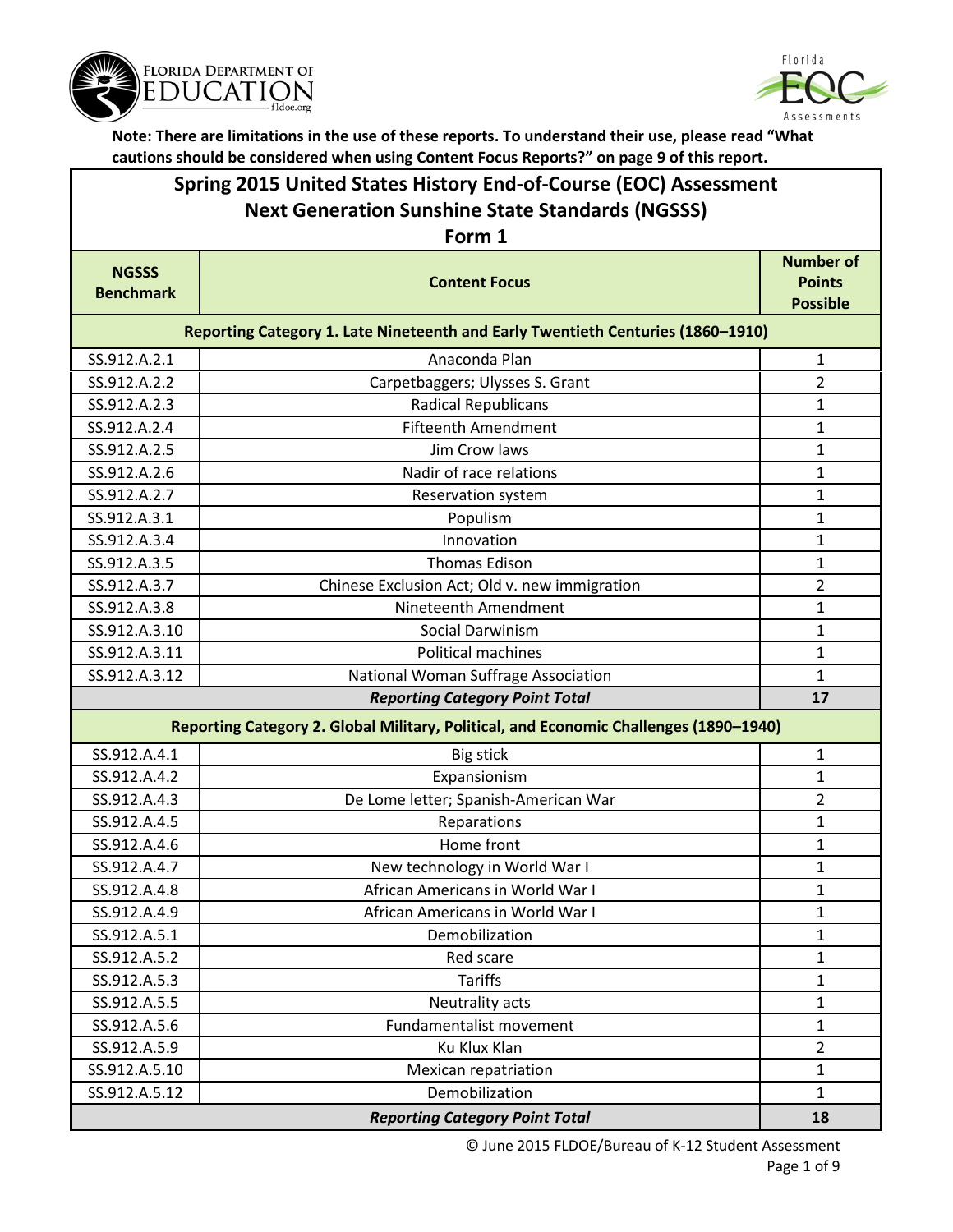



## **Spring 2015 U.S. History End-of-Course (EOC) Assessment Next Generation Sunshine State Standards (NGSSS) Form 1, continued**

| Reporting Category 3. The United States and the Defense of the International Peace (1940-2010) |                                             |                |
|------------------------------------------------------------------------------------------------|---------------------------------------------|----------------|
| SS.912.A.6.1                                                                                   | Pearl Harbor                                |                |
| SS.912.A.6.4                                                                                   | Fair Employment Act and Japanese internment |                |
| SS.912.A.6.5                                                                                   | Home front                                  |                |
| SS.912.A.6.6                                                                                   | Hiroshima and Nagasaki                      |                |
| SS.912.A.6.7                                                                                   | <b>Nuremberg Trials</b>                     |                |
| SS.912.A.6.8                                                                                   | Loyalty review program                      |                |
| SS.912.A.6.10                                                                                  | <b>Truman Doctrine</b>                      |                |
| SS.912.A.6.11                                                                                  | Arms race                                   |                |
| SS.912.A.6.13                                                                                  | <b>Richard Nixon</b>                        |                |
| SS.912.A.7.1                                                                                   | G.I. Bill of Rights                         | 1              |
| SS.912.A.7.5                                                                                   | <b>Black Panthers</b>                       |                |
| SS.912.A.7.6                                                                                   | Little Rock Nine; March on Washington       | $\overline{2}$ |
| SS.912.A.7.7                                                                                   | <b>Freedom Rides</b>                        |                |
| SS.912.A.7.8                                                                                   | Plessy v. Ferguson                          |                |
| SS.912.A.7.14                                                                                  | Globalization                               |                |
| SS.912.A.7.17                                                                                  | Migration                                   |                |
|                                                                                                | <b>Reporting Category Point Total</b>       | 17             |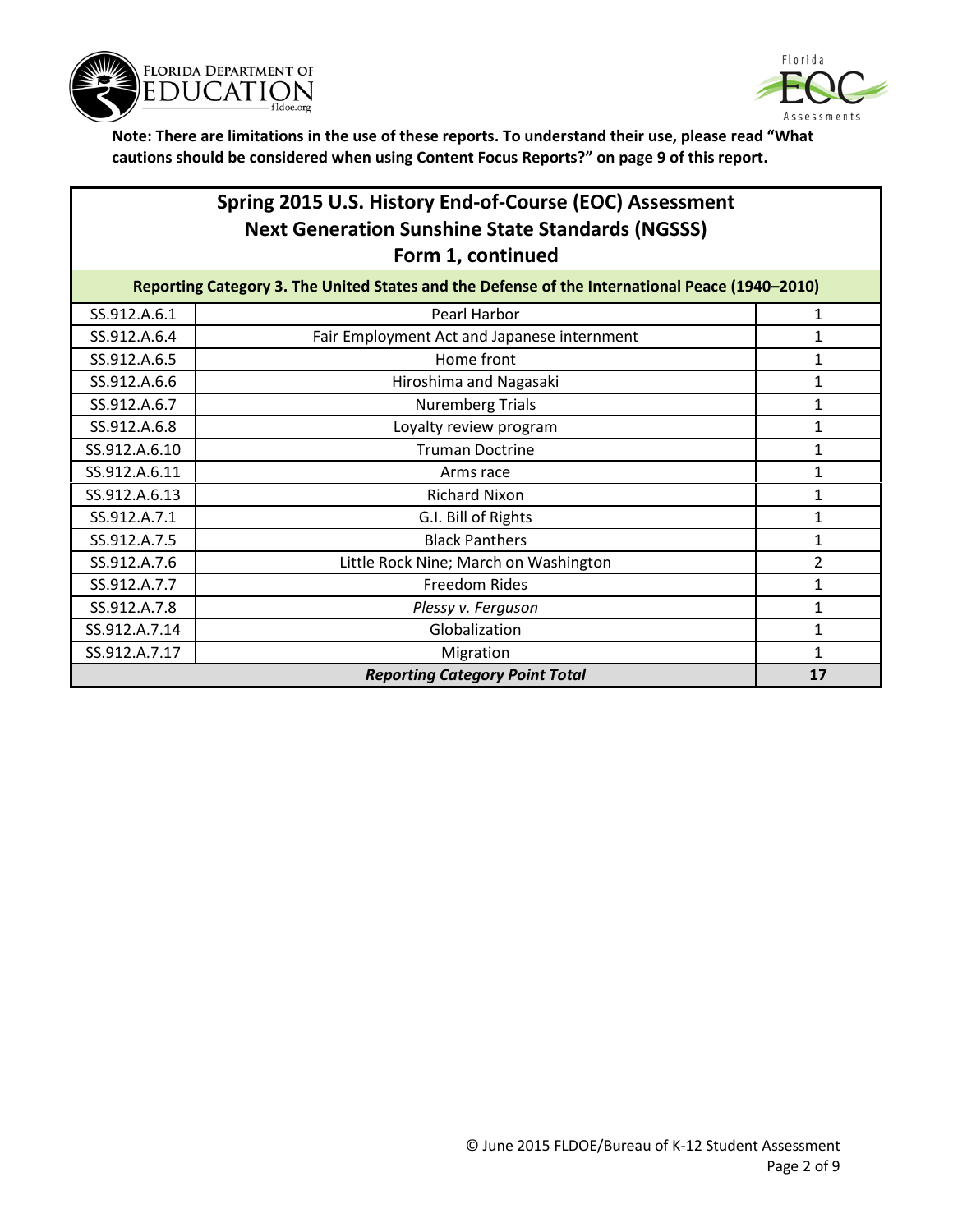



# **Spring 2015 U.S. History End-of-Course (EOC) Assessment Next Generation Sunshine State Standards (NGSSS) Form 2**

| <b>NGSSS</b>                 | <b>Content Focus</b>                                                                  | <b>Number of</b>       |
|------------------------------|---------------------------------------------------------------------------------------|------------------------|
| <b>Benchmark</b>             |                                                                                       | <b>Points Possible</b> |
| SS.912.A.2.1                 | Reporting Category 1. Late Nineteenth and Early Twentieth Centuries (1860-1910)       |                        |
|                              | North and South advantages/disadvantages                                              | $\mathbf{1}$           |
| SS.912.A.2.2                 | Carpetbaggers; Ulysses S. Grant                                                       | $\overline{2}$         |
| SS.912.A.2.3                 | Civil Rights Act of 1866                                                              | 1                      |
| SS.912.A.2.4<br>SS.912.A.2.5 | <b>Reconstruction amendments</b><br>Jim Crow laws                                     | 1                      |
|                              |                                                                                       | $\mathbf{1}$           |
| SS.912.A.2.6                 | Nadir of race relations                                                               | 1                      |
| SS.912.A.2.7                 | Westward expansion                                                                    | 1                      |
| SS.912.A.3.1                 | <b>Cross of Gold</b>                                                                  | 1                      |
| SS.912.A.3.2                 | <b>Trust busting</b>                                                                  | 1                      |
| SS.912.A.3.4                 | Urban centers                                                                         | $\mathbf{1}$           |
| SS.912.A.3.6                 | <b>Interstate Commerce Act</b>                                                        | 1                      |
| SS.912.A.3.7                 | <b>Chinese Exclusion Act</b>                                                          | $\mathbf{1}$           |
| SS.912.A.3.10                | Social Darwinism                                                                      | $\mathbf{1}$           |
| SS.912.A.3.11                | Political machines                                                                    | 1                      |
| SS.912.A.3.12                | National Woman Suffrage Association                                                   | $\mathbf{1}$           |
| SS.912.A.3.13                | <b>Henry Flagler</b>                                                                  | 1                      |
|                              | <b>Reporting Category Point Total</b>                                                 | 17                     |
|                              | Reporting Category 2. Global Military, Political, and Economic Challenges (1890-1940) |                        |
| SS.912.A.4.1                 | Imperialism                                                                           | 1                      |
| SS.912.A.4.2                 | Philippines                                                                           | $\mathbf{1}$           |
| SS.912.A.4.3                 | Spanish-American War                                                                  | $\mathbf{1}$           |
| SS.912.A.4.5                 | <b>Eugene Debs</b>                                                                    | 1                      |
| SS.912.A.4.6                 | Home front                                                                            | 1                      |
| SS.912.A.4.7                 | New technology in World War I                                                         | 1                      |
| SS.912.A.4.8                 | African Americans in World War I                                                      | 1                      |
| SS.912.A.4.9                 | African Americans in World War I                                                      | $\mathbf{1}$           |
| SS.912.A.4.11                | Home front                                                                            | 1                      |
| SS.912.A.5.2                 | Sacco and Vanzetti                                                                    | 1                      |
| SS.912.A.5.3                 | Jazz Age; Tariffs                                                                     | $\overline{2}$         |
| SS.912.A.5.5                 | Neutrality acts                                                                       | $\mathbf{1}$           |
| SS.912.A.5.6                 | Harlem Renaissance                                                                    | $\mathbf{1}$           |
| SS.912.A.5.7                 | National Association for the Advancement of Colored People (NAACP)                    | $\mathbf{1}$           |
| SS.912.A.5.9                 | Ku Klux Klan                                                                          | $\mathbf{1}$           |
| SS.912.A.5.11                | Installment plans                                                                     | $\mathbf{1}$           |
| SS.912.A.5.12                | Demobilization                                                                        | $\mathbf{1}$           |
|                              | <b>Reporting Category Point Total</b>                                                 | 18                     |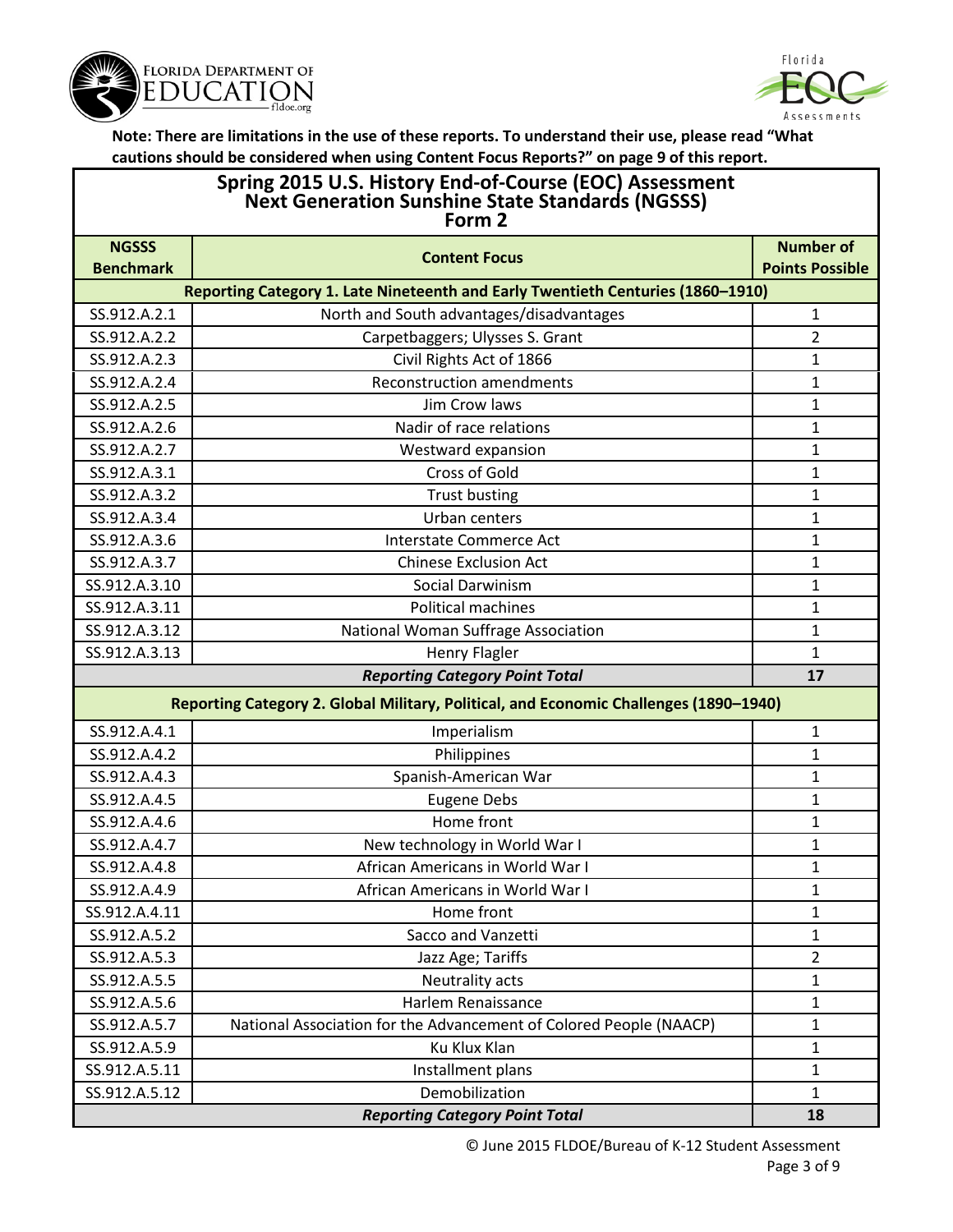



### **Spring 2015 U.S. History End-of-Course (EOC) Assessment Next Generation Sunshine State Standards (NGSSS) Form 2, continued**

| Reporting Category 3. The United States and the Defense of the International Peace (1940-2010) |                                       |                |
|------------------------------------------------------------------------------------------------|---------------------------------------|----------------|
| SS.912.A.6.4                                                                                   | Women in World War II                 |                |
| SS.912.A.6.5                                                                                   | Home front                            |                |
| SS.912.A.6.6                                                                                   | Hiroshima and Nagasaki                |                |
| SS.912.A.6.7                                                                                   | <b>Nuremberg Trials</b>               |                |
| SS.912.A.6.8                                                                                   | Loyalty review program                |                |
| SS.912.A.6.10                                                                                  | Cold War; Truman Doctrine             | $\overline{2}$ |
| SS.912.A.6.11                                                                                  | Arms race                             |                |
| SS.912.A.6.12                                                                                  | Korean War                            |                |
| SS.912.A.7.1                                                                                   | G.I. Bill of Rights                   |                |
| SS.912.A.7.2                                                                                   | Suburbs                               |                |
| SS.912.A.7.4                                                                                   | Vietnamization                        |                |
| SS.912.A.7.6                                                                                   | March on Washington                   |                |
| SS.912.A.7.8                                                                                   | Plessy v. Ferguson                    |                |
| SS.912.A.7.10                                                                                  | Watergate                             |                |
| SS.912.A.7.14                                                                                  | Globalization                         |                |
| SS.912.A.7.17                                                                                  | Migration                             |                |
|                                                                                                | <b>Reporting Category Point Total</b> | 17             |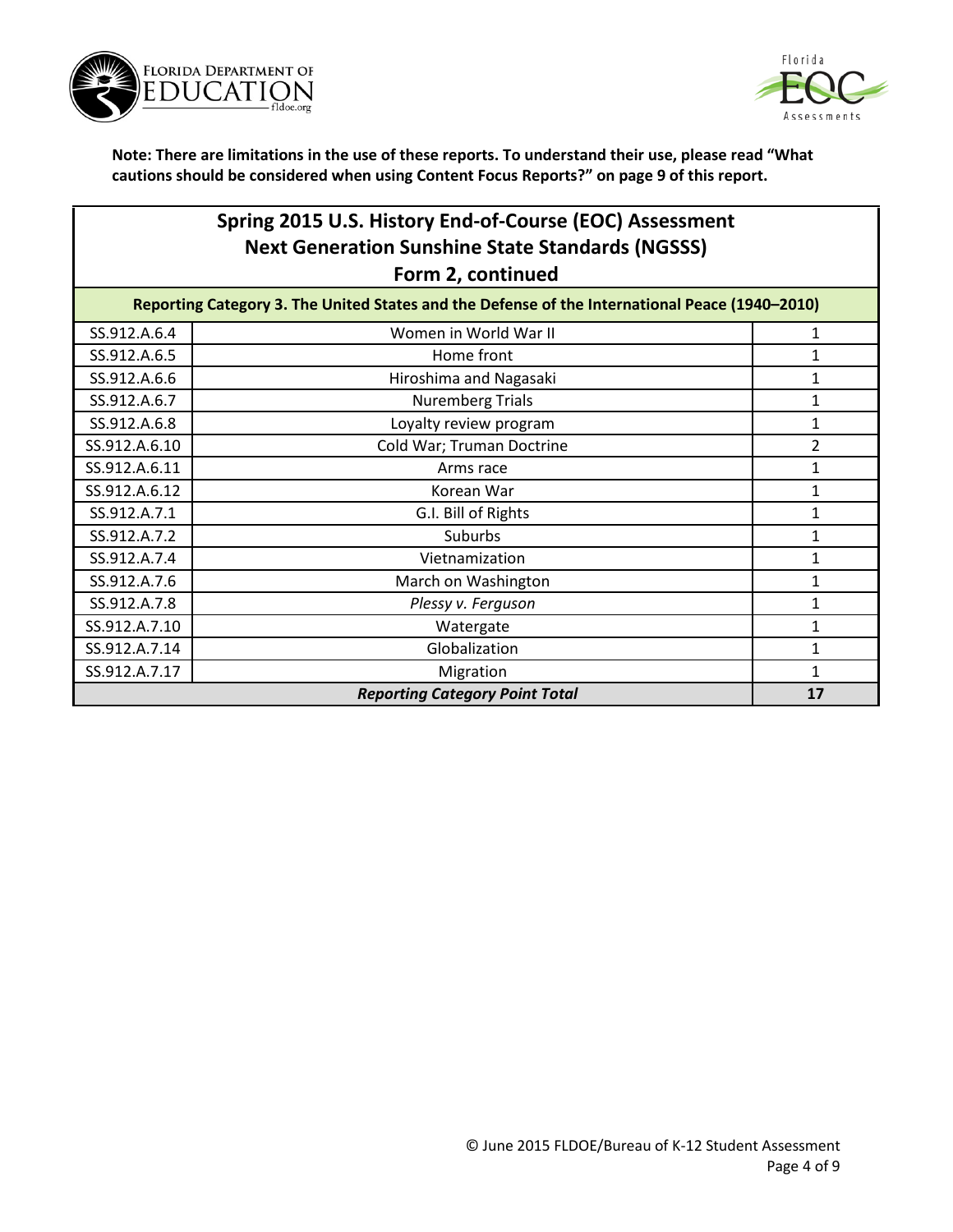



|                                  | Spring 2015 U.S. History End-of-Course (EOC) Assessment<br><b>Next Generation Sunshine State Standards (NGSSS)</b> |                                            |
|----------------------------------|--------------------------------------------------------------------------------------------------------------------|--------------------------------------------|
|                                  | Form 3                                                                                                             |                                            |
| <b>NGSSS</b><br><b>Benchmark</b> | <b>Content Focus</b>                                                                                               | <b>Number of</b><br><b>Points Possible</b> |
|                                  | <b>Reporting Category 1, Late Nineteenth and Early Twentieth Centuries (1860-1910)</b>                             |                                            |

| Reporting Category 1. Late Nineteenth and Early Twentieth Centuries (1860-1910) |                                                                                       |                |
|---------------------------------------------------------------------------------|---------------------------------------------------------------------------------------|----------------|
| SS.912.A.2.1                                                                    | Sectional issues                                                                      | $\mathbf{1}$   |
| SS.912.A.2.2                                                                    | Carpetbaggers; Ulysses S. Grant                                                       | $\overline{2}$ |
| SS.912.A.2.3                                                                    | <b>Radical Republicans</b>                                                            | 1              |
| SS.912.A.2.4                                                                    | <b>Reconstruction amendments</b>                                                      | $\mathbf{1}$   |
| SS.912.A.2.5                                                                    | Jim Crow laws                                                                         | $\mathbf{1}$   |
| SS.912.A.2.6                                                                    | Nadir of race relations                                                               | 1              |
| SS.912.A.2.7                                                                    | Homestead Act                                                                         | 1              |
| SS.912.A.3.1                                                                    | <b>Cross of Gold</b>                                                                  | $\mathbf{1}$   |
| SS.912.A.3.3                                                                    | Innovation                                                                            | $\mathbf 1$    |
| SS.912.A.3.4                                                                    | Urban centers                                                                         | 1              |
| SS.912.A.3.6                                                                    | Industrialization                                                                     | 1              |
| SS.912.A.3.7                                                                    | <b>Chinese Exclusion Act</b>                                                          | 1              |
| SS.912.A.3.8                                                                    | Muckrakers                                                                            | $\mathbf{1}$   |
| SS.912.A.3.10                                                                   | <b>Social Darwinism</b>                                                               | 1              |
| SS.912.A.3.11                                                                   | <b>Political machines</b>                                                             | $\mathbf{1}$   |
| SS.912.A.3.12                                                                   | National Woman Suffrage Association                                                   | $\mathbf{1}$   |
|                                                                                 |                                                                                       |                |
|                                                                                 | <b>Reporting Category Point Total</b>                                                 | 17             |
|                                                                                 | Reporting Category 2. Global Military, Political, and Economic Challenges (1890-1940) |                |
| SS.912.A.4.3                                                                    | Spanish-American War                                                                  | 1              |
| SS.912.A.4.4                                                                    | Panama Canal                                                                          | $\mathbf{1}$   |
| SS.912.A.4.5                                                                    | Lusitania; Reparations                                                                | $\overline{2}$ |
| SS.912.A.4.6                                                                    | Home front                                                                            | 1              |
| SS.912.A.4.7                                                                    | New technology in World War I                                                         | 1              |
| SS.912.A.4.9                                                                    | African Americans in World War I; Women in World War I                                | $\overline{2}$ |
| SS.912.A.4.10                                                                   | <b>Fourteen Points</b>                                                                | $\mathbf 1$    |
| SS.912.A.5.1                                                                    | Demobilization                                                                        | 1              |
| SS.912.A.5.3                                                                    | <b>Tariffs</b>                                                                        | 1              |
| SS.912.A.5.4                                                                    | Economic boom                                                                         | $\mathbf 1$    |
| SS.912.A.5.5                                                                    | Four Power Treaty, Washington Naval Treaty, Kellogg-Briand Pact; Neutrality acts      | $\overline{2}$ |
| SS.912.A.5.8                                                                    | <b>Marcus Garvey</b>                                                                  | 1              |
| SS.912.A.5.9                                                                    | Ku Klux Klan                                                                          | $\mathbf 1$    |
| SS.912.A.5.10                                                                   | Flappers                                                                              | 1              |

*Reporting Category Point Total* **18**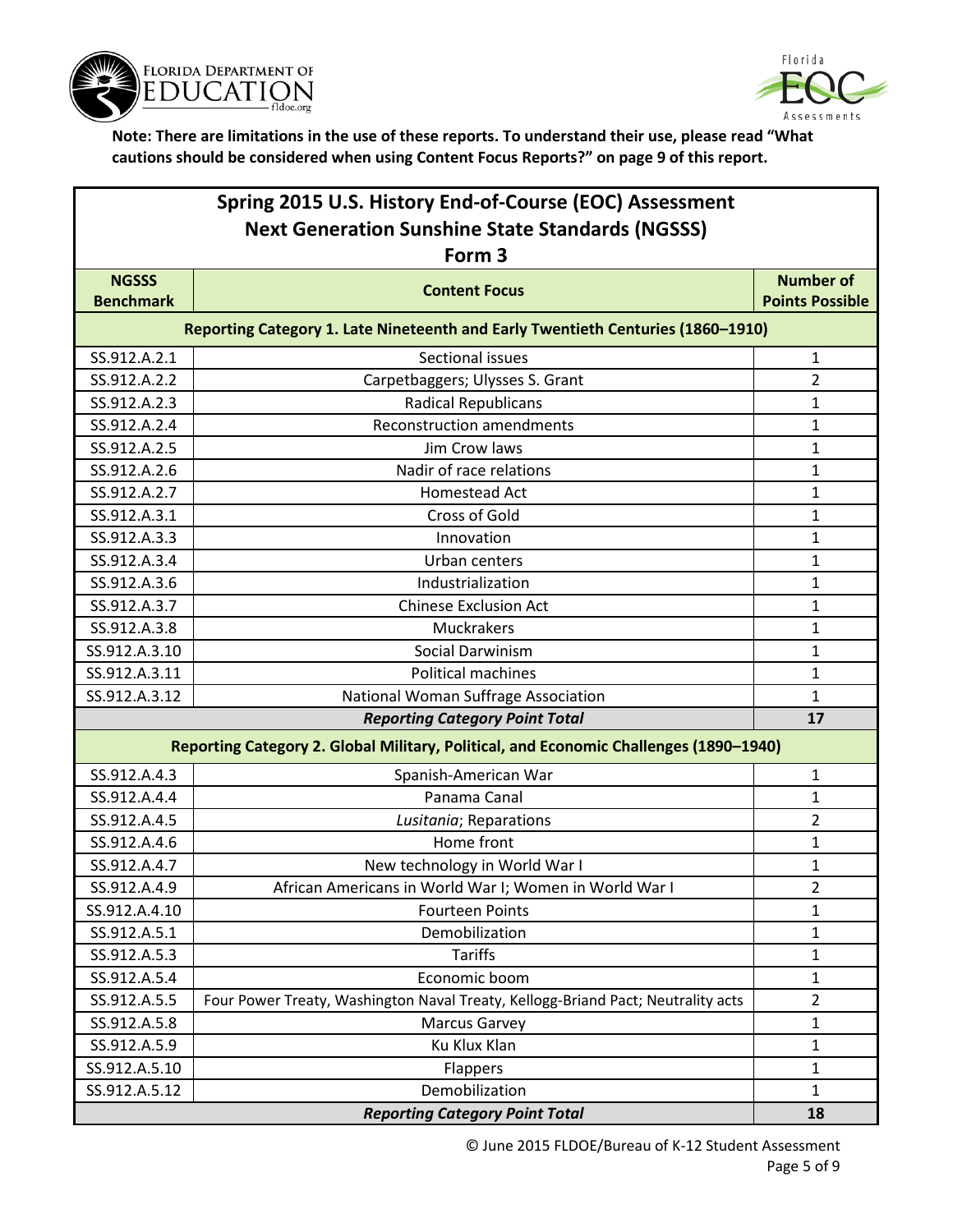



### **Spring 2015 U.S. History End-of-Course (EOC) Assessment Next Generation Sunshine State Standards (NGSSS) Form 3, continued**

| Reporting Category 3. The United States and the Defense of the International Peace (1940-2010) |                                       |              |  |
|------------------------------------------------------------------------------------------------|---------------------------------------|--------------|--|
| SS.912.A.6.1                                                                                   | VJ Day                                | 1            |  |
| SS.912.A.6.3                                                                                   | <b>Genocide Convention</b>            |              |  |
| SS.912.A.6.5                                                                                   | Home front                            | 1            |  |
| SS.912.A.6.6                                                                                   | Hiroshima and Nagasaki                | 1            |  |
| SS.912.A.6.8                                                                                   | Loyalty review program                | 1            |  |
| SS.912.A.6.10                                                                                  | <b>Truman Doctrine</b>                | 1            |  |
| SS.912.A.6.11                                                                                  | Arms race                             | 1            |  |
| SS.912.A.6.12                                                                                  | <b>Executive Order 9981</b>           | 1            |  |
| SS.912.A.6.13                                                                                  | Arms race                             | 1            |  |
| SS.912.A.7.1                                                                                   | G.I. Bill of Rights                   | 1            |  |
| SS.912.A.7.2                                                                                   | Minorities and postwar prosperity     | 1            |  |
| SS.912.A.7.6                                                                                   | March on Washington                   | 1            |  |
| SS.912.A.7.8                                                                                   | Gideon v. Wainwright                  |              |  |
| SS.912.A.7.9                                                                                   | Social movements                      | 1            |  |
| SS.912.A.7.10                                                                                  | Anti-war protests                     | 1            |  |
| SS.912.A.7.14                                                                                  | Globalization                         | $\mathbf{1}$ |  |
| SS.912.A.7.17                                                                                  | Migration                             | 1            |  |
|                                                                                                | <b>Reporting Category Point Total</b> | 17           |  |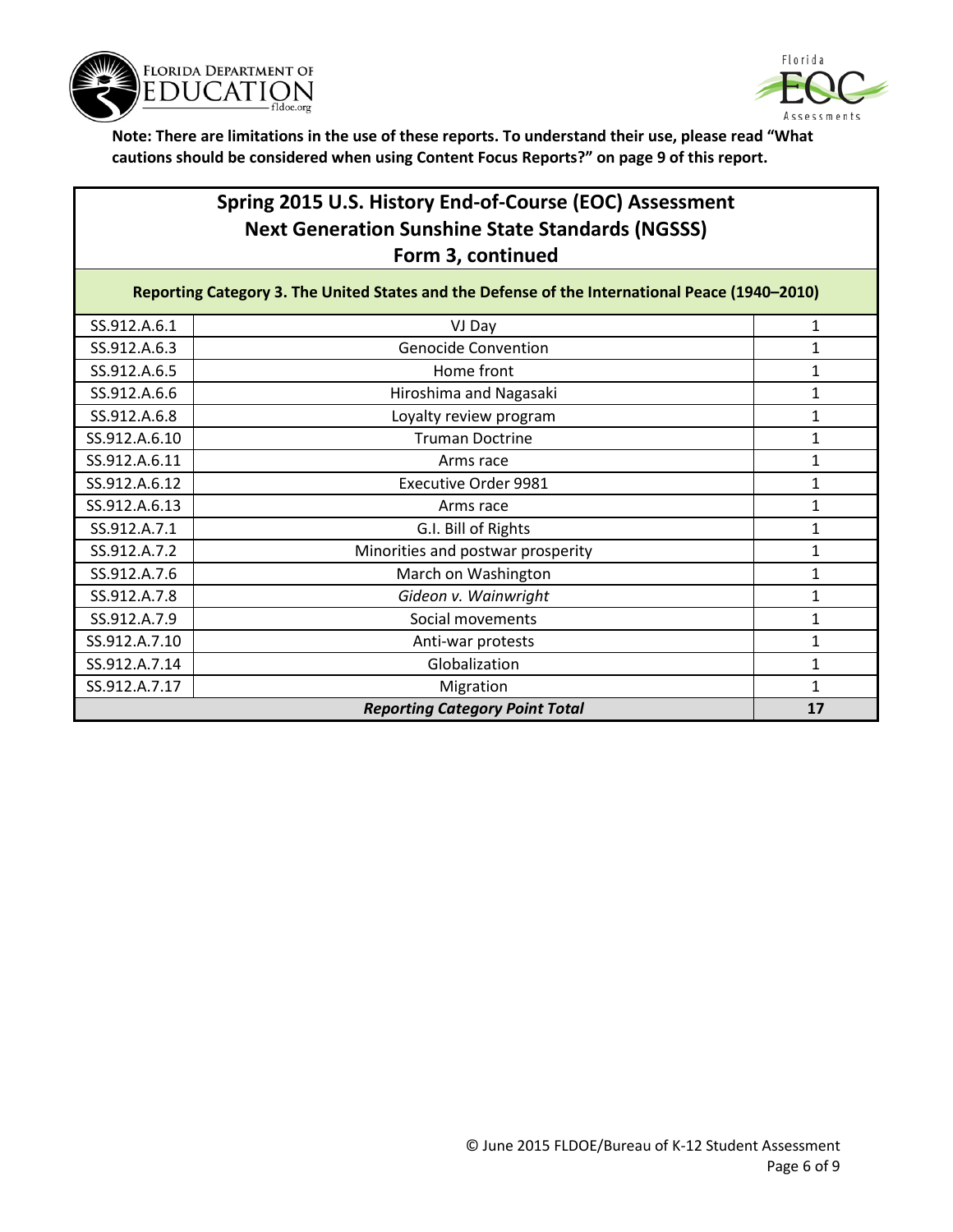



| Spring 2015 U.S. History End-of-Course (EOC) Assessment<br><b>Next Generation Sunshine State Standards (NGSSS)</b> |                                                                                       |                                            |
|--------------------------------------------------------------------------------------------------------------------|---------------------------------------------------------------------------------------|--------------------------------------------|
|                                                                                                                    | Form 4                                                                                |                                            |
| <b>NGSSS</b><br><b>Benchmark</b>                                                                                   | <b>Content Focus</b>                                                                  | <b>Number of</b><br><b>Points Possible</b> |
|                                                                                                                    | Reporting Category 1. Late Nineteenth and Early Twentieth Centuries (1860-1910)       |                                            |
| SS.912.A.2.1                                                                                                       | Abraham Lincoln                                                                       | 1                                          |
| SS.912.A.2.2                                                                                                       | Carpetbaggers; Ulysses S. Grant                                                       | 2                                          |
| SS.912.A.2.3                                                                                                       | <b>Radical Republicans</b>                                                            | $\mathbf{1}$                               |
| SS.912.A.2.4                                                                                                       | <b>Reconstruction amendments</b>                                                      | 1                                          |
| SS.912.A.2.5                                                                                                       | Jim Crow laws                                                                         | $\mathbf{1}$                               |
| SS.912.A.2.6                                                                                                       | Nadir of race relations                                                               | 1                                          |
| SS.912.A.2.7                                                                                                       | <b>Boarding schools</b>                                                               | $\mathbf{1}$                               |
| SS.912.A.3.1                                                                                                       | Cross of Gold; Populism                                                               | 2                                          |
| SS.912.A.3.2                                                                                                       | Vertical integration                                                                  | 1                                          |
| SS.912.A.3.3                                                                                                       | Immigration                                                                           | $\mathbf{1}$                               |
| SS.912.A.3.7                                                                                                       | <b>Chinese Exclusion Act</b>                                                          | $\mathbf{1}$                               |
| SS.912.A.3.10                                                                                                      | Capitalism; Social Darwinism                                                          | 2                                          |
| SS.912.A.3.11                                                                                                      | Political machines                                                                    | 1                                          |
| SS.912.A.3.12                                                                                                      | National Woman Suffrage Association                                                   | $\mathbf{1}$                               |
|                                                                                                                    | <b>Reporting Category Point Total</b>                                                 | 17                                         |
|                                                                                                                    | Reporting Category 2. Global Military, Political, and Economic Challenges (1890-1940) |                                            |
| SS.912.A.4.1                                                                                                       | <b>Treaty of Portsmouth</b>                                                           | 1                                          |
| SS.912.A.4.3                                                                                                       | Spanish-American War                                                                  | $\mathbf{1}$                               |
| SS.912.A.4.5                                                                                                       | <b>Entangling alliances</b>                                                           | 1                                          |
| SS.912.A.4.6                                                                                                       | Home front; War bonds                                                                 | 2                                          |
| SS.912.A.4.7                                                                                                       | Convoys; New technology in World War I                                                | $\overline{2}$                             |

|               | <b>Reporting Category Point Total</b> |  |
|---------------|---------------------------------------|--|
| SS.912.A.5.12 | Demobilization                        |  |
| SS.912.A.5.10 | Nineteenth Amendment                  |  |
| SS.912.A.5.9  | Ku Klux Klan                          |  |
| SS.912.A.5.5  | Neutrality acts                       |  |
| SS.912.A.5.4  | <b>Great Depression</b>               |  |
| SS.912.A.5.3  | Dawes Plan; Tariffs                   |  |
| SS.912.A.5.2  | Sacco and Vanzetti                    |  |

 $SS.912.A.4.8$  Home front 1 SS.912.A.4.9 African Americans in World War I 1 SS.912.A.5.1 **Demobilization** 1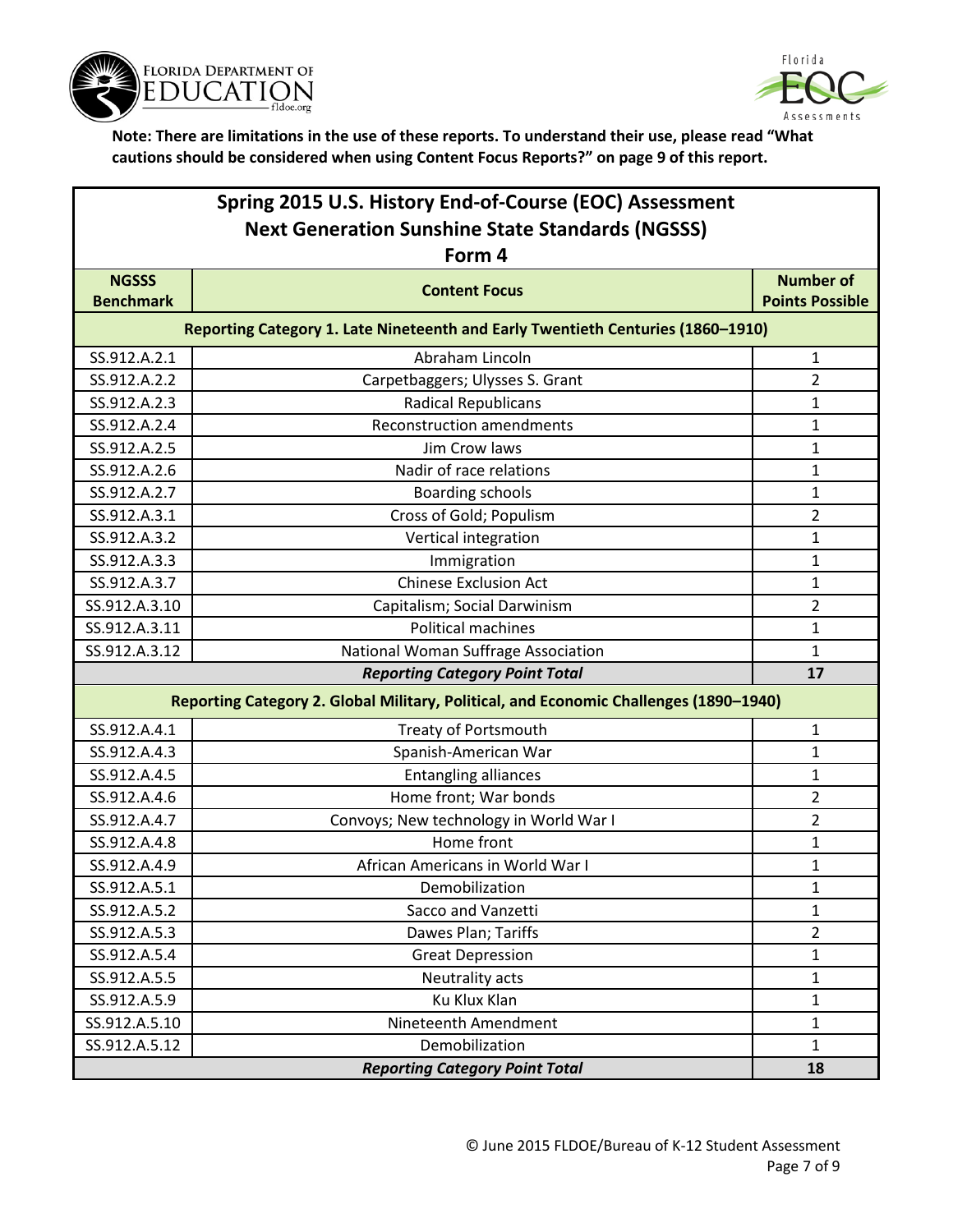



### **Spring 2015 U.S. History End-of-Course (EOC) Assessment Next Generation Sunshine State Standards (NGSSS) Form 4, continued**

| Reporting Category 3. The United States and the Defense of the International Peace (1940-2010) |                        |   |  |
|------------------------------------------------------------------------------------------------|------------------------|---|--|
| SS.912.A.6.1                                                                                   | Cash and carry         |   |  |
| SS.912.A.6.2                                                                                   | Lend-Lease Act         |   |  |
| SS.912.A.6.3                                                                                   | Holocaust              |   |  |
| SS.912.A.6.5                                                                                   | Home front             |   |  |
| SS.912.A.6.6                                                                                   | Hiroshima and Nagasaki |   |  |
| SS.912.A.6.8                                                                                   | Loyalty review program |   |  |
| SS.912.A.6.10                                                                                  | <b>Truman Doctrine</b> |   |  |
| SS.912.A.6.11                                                                                  | Arms race              |   |  |
| SS.912.A.6.14                                                                                  | Vietnam War            | 1 |  |
| SS.912.A.7.1                                                                                   | G.I. Bill of Rights    |   |  |
| SS.912.A.7.2                                                                                   | March on Washington    |   |  |
| SS.912.A.7.6                                                                                   | March on Washington    |   |  |
| SS.912.A.7.7                                                                                   | <b>Freedom Summer</b>  |   |  |
| SS.912.A.7.8                                                                                   | Gideon v. Wainwright   |   |  |
| SS.912.A.7.13                                                                                  | <b>Great Society</b>   |   |  |
| SS.912.A.7.14                                                                                  | Globalization          |   |  |
| SS.912.A.7.17                                                                                  | Migration              |   |  |
| <b>Reporting Category Point Total</b><br>17                                                    |                        |   |  |